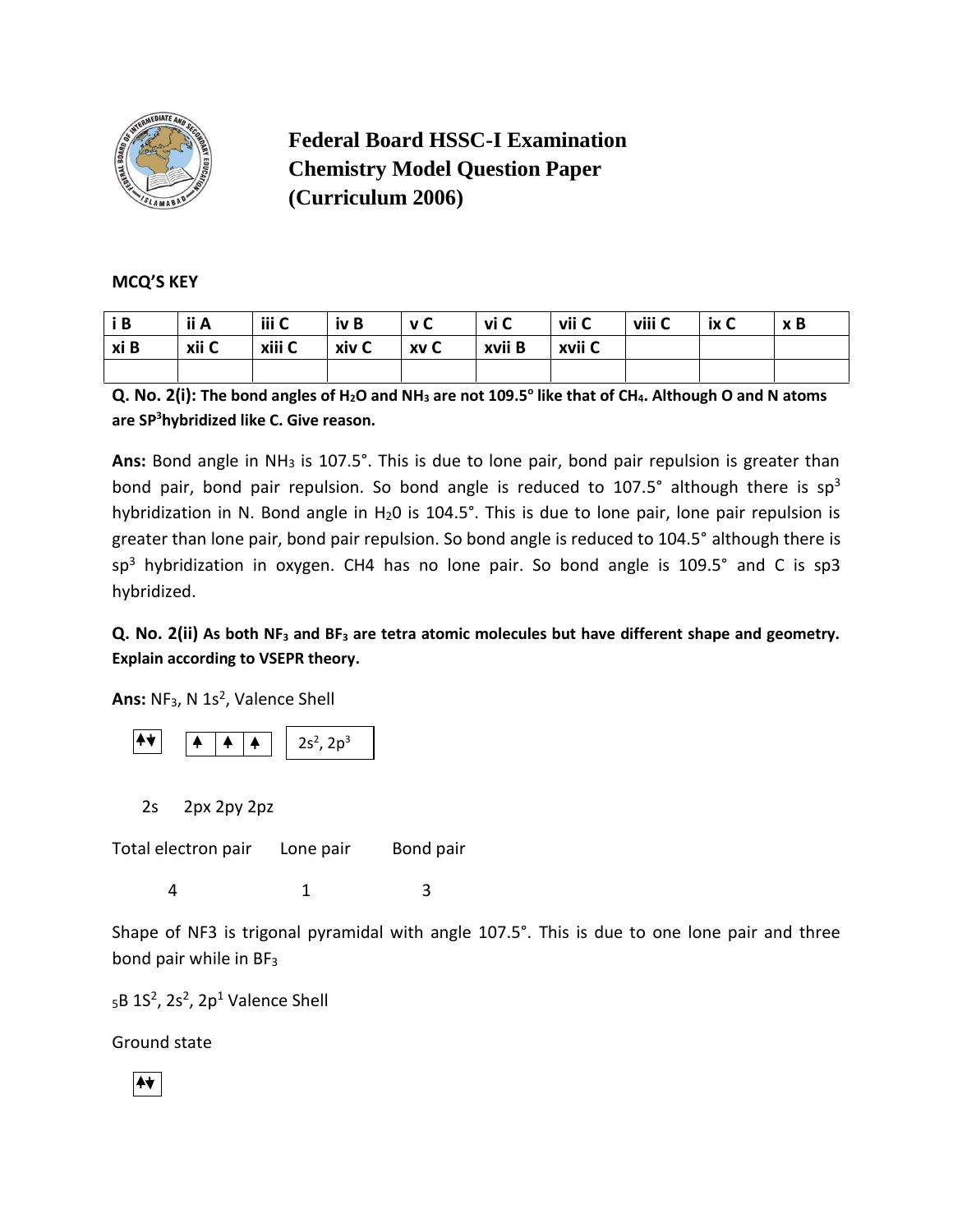

2s 2px 2py 2pz

Excited state



Total electron pair Lone pair Bond pair

3 0 3

Shape is trigonal due to three bond pair and no lone pair. Bond angle is 120°.

# **Q. No. 2(iii) Ionic Crystals are brittle in nature but metals are malleable in nature. Give reason of your answer.**

**Ans:** It is because ionic solid consist of parallel layers in which cations and anions are present in alternate positions. Thus, when a stress is applied on crystal one layer of ions slides a little bit over the other layer. In this way like ions come in front of each other, which repel each other and thus a crystal is broken and show brittleness. When stress is applied on metal then layer slip over each other and their shape is changed. Hence they can be changed into sheets malleable or were ductile without breaking.

**Q. No. 2(iv) Derive the units for general gas constant 'R' in general gas equation.**

- **a. When the pressure is in Nm-2 and volume in m<sup>3</sup> .**
- **b. When energy is expressed in ergs.**

**Ans:** PV= nRT

$$
\frac{PV}{nT} = R
$$

 $R = \frac{1.01 \times 10^5 N/m^2 \times 0.022414 m^3}{1 \, mole \times 273 \, K}$ 

 $R = 8.314$ Nm mol<sup>-1</sup>k<sup>-1</sup>

 $R = 8.314$  J mole<sup>-1</sup>k<sup>-1</sup>

 $I = 10^{7}$  erg

8.314 J = 8.314  $\times$  10<sup>7</sup> erg mol<sup>-1</sup>k<sup>-1</sup>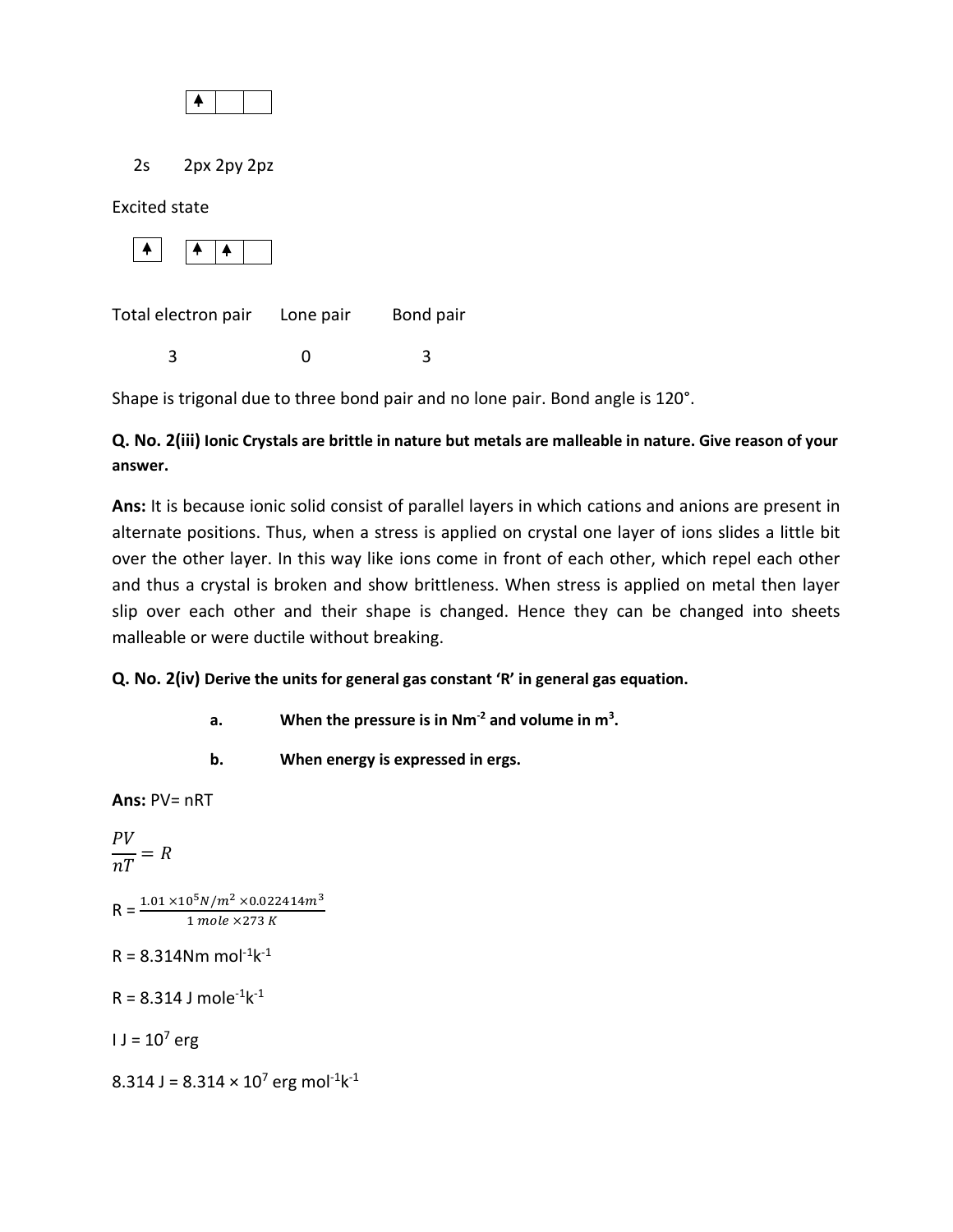$R = 8.314 \times 10^7$  erg mol<sup>-1</sup>k<sup>-1</sup>

**Q. No. 2(v) Justify that the distance gaps between different orbits of an atom go on increasing from the lower to the higher orbits**



This shows that as n is increased gap between the orbits is also increased.

**Q. No. 2(vi) Describe hybridization in acetylene (C2H2) molecule. Also draw diagram of hybridized orbitals in this molecule.**

**Ans: C<sub>2</sub>H<sub>2</sub>** 

 $_6C$  1s<sup>2</sup>, 2s<sup>2</sup>, 2p<sup>2</sup>

Ground State



Excited State

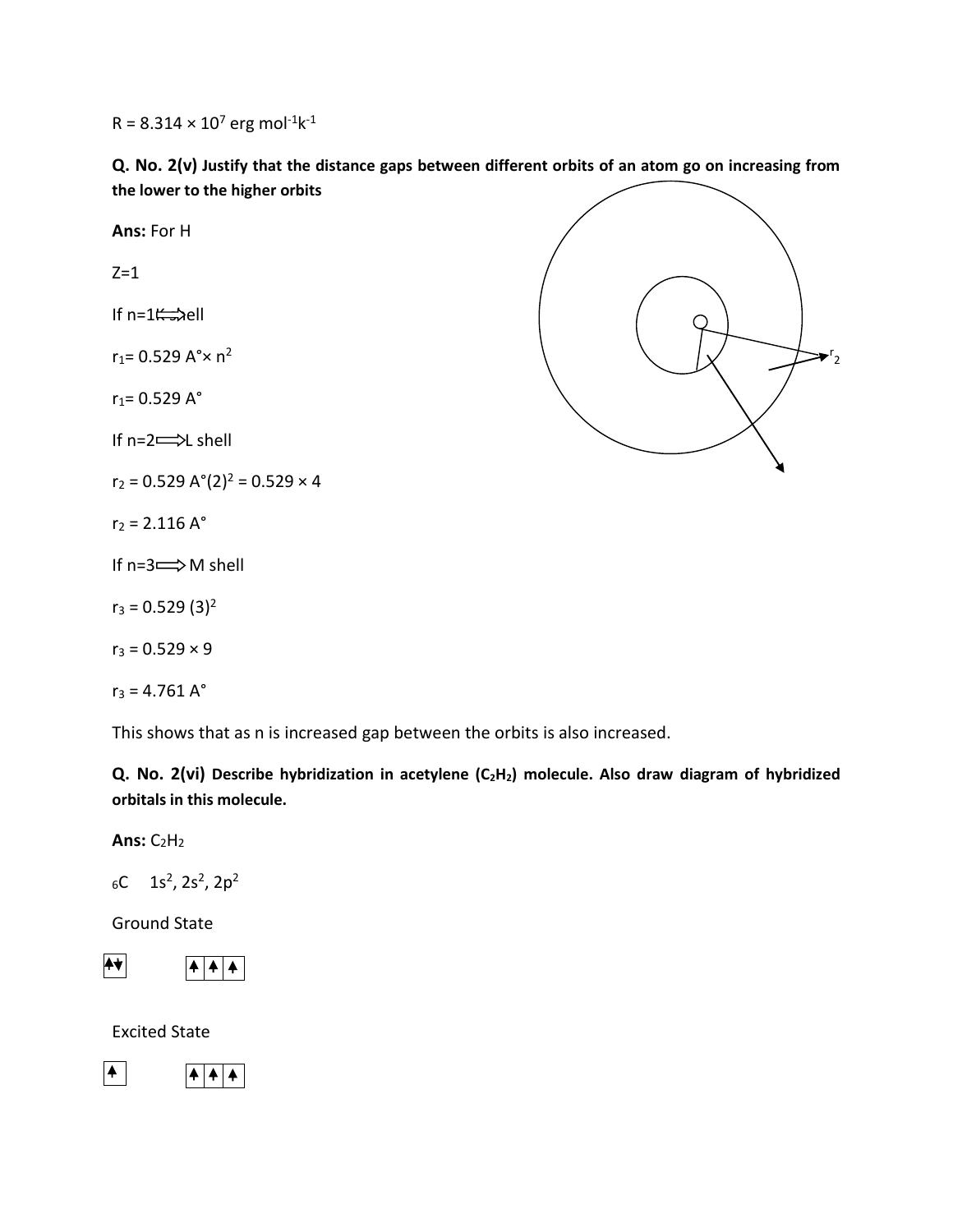## 2ps 2px 2py 2pz non hybridization orbital's

Sp hybridization



These are four hybrid orbital's. One  $\delta$  bond is formed due to sp-sp end to end overlap. Two  $\delta$ bonds are formed due to sp-1s end to end overlap. One  $\pi$  bond is formed due to 2py-2py lateral overlap. One π bond is formed due to 2pz-2pz lateral overlap.

## **Q. No. 2(vii) Interpret why water and ethanol can mix easily in all proportions.**

**Ans:** Water and ethanol are mixed in all proportion. This is due to the hydrogen bonding this between water and ethanol. Oxygen attains partial negative charge (-δ) and hydrogen attain partial positive charge (+δ). Hence H-bonding is formed in between ethanol and water. Secondly both exist in liquid state



**Q. No. 2(viii) Justify that Bohr's equation for the wave number can explain the spectral lines of Lyman, Balmer and Paschen series.**

**Ans:** From Bohr's wave number equation

$$
\bar{\gamma} = 1.0967 \times 10^7 \text{m}^{-1} \left[ \frac{1}{n_1^2} - \frac{1}{n_2^2} \right]
$$

For Lyman's series  $n_1 = 1$ 

$$
\bar{\gamma} = 1.0967 \times 10^7 m^{-1} \left[ \frac{1}{1^2} - \frac{1}{n_2^2} \right]
$$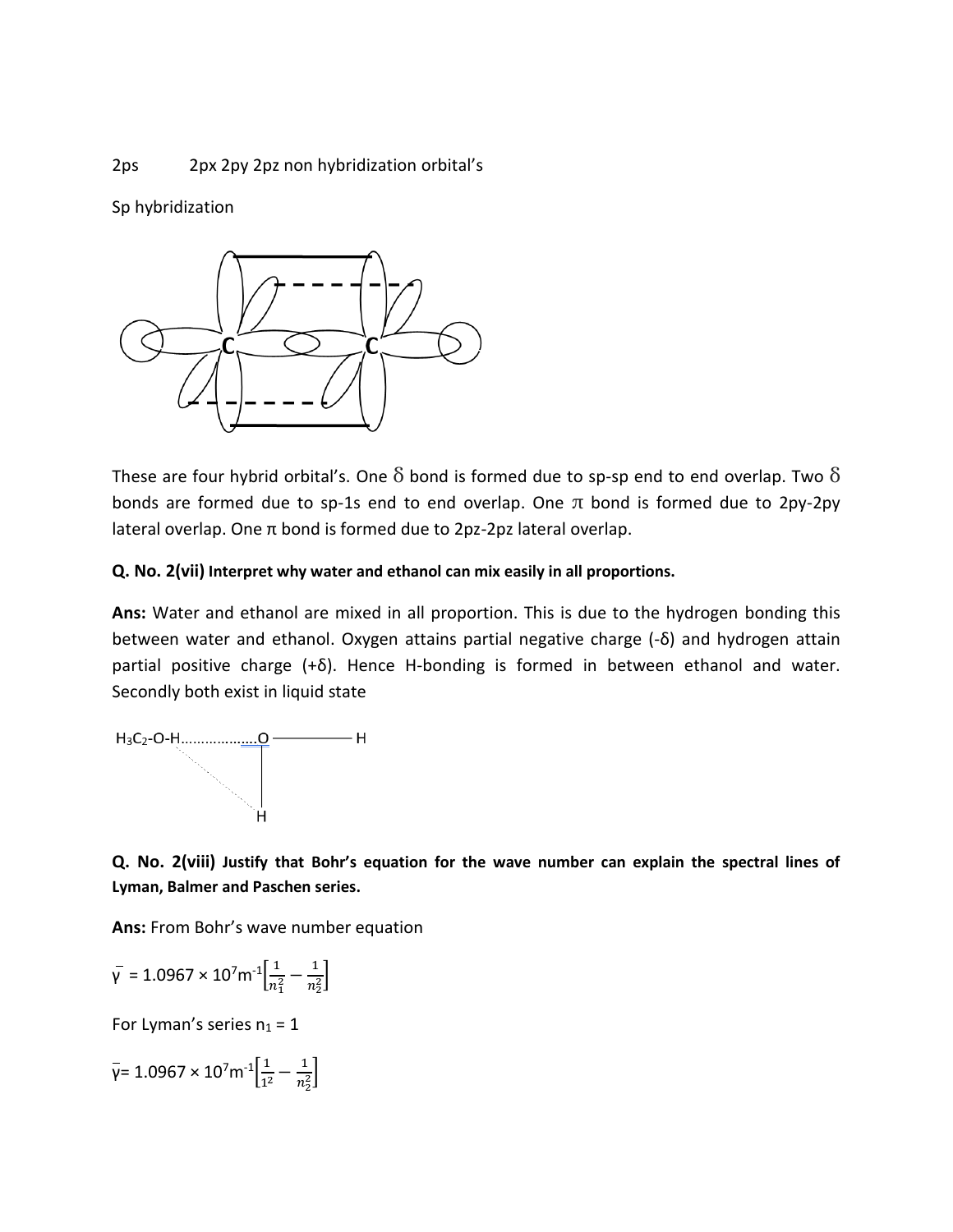Where  $n_2 = 2, 3, 4, \ldots$ 

For Bulmer's series

 $\bar{y}$ = 1.0967 × 10<sup>7</sup>m<sup>-1</sup> $\left[\frac{1}{2}$  $rac{1}{2^2} - \frac{1}{n_2^2}$  $\frac{1}{n_2^2}$ 

Where  $n_2 = 3, 4, 5...$ .

For Paschalis Series

$$
\bar{\gamma} = 1.0967 \times 10^7 m^{-1} \left[ \frac{1}{3^2} - \frac{1}{n_2^2} \right]
$$

Where  $n_2 = 4, 5, 6, \ldots$ 

Hence Bohr's equations justify the Lyman's, Bulmer's and Paschen's series.

## **Q. No. 2(ix) State Dalton's law. Also write its two applications.**

**Ans:** Sum of the partial pressure of the non-reacting gases is equal to the total pressure of the gases

 $P_1 = P_1 + P_2 + P_3 + \dots$ 

Where  $P_1$ ,  $P_2$  and  $P_3$  are the partial pressure of the gases and pt is the total pressure of the gases.

#### **Applications:**

1. When gas is collected over vapors of water then

$$
P_{gas} = P_{total} - P_{H2O}
$$

Where P<sub>H2O</sub> is called aqueous tension. The respiration in living things depends upon the difference in partial pressure. Partial pressure of  $O_2$  outside is 159g/cm<sup>2</sup> than in lungs, where the pressure is 116 g/cm<sup>2</sup>at higher altitudes becomes 150g/cm<sup>2</sup>so pilot may have uncomfortable breathing.

**Q. No. 2(x)The melting and boiling points of hydrazine (N2H4) are much higher than those of ethane (C2H4). Suggest reasons for these differences in terms of the intermolecular forces each compound possesses.**

**Ans:** N2H<sup>4</sup> has lone pair and H- bonding. So M.P and B.P of N2H<sup>4</sup> is much greater while in ethane  $C_2H_6$  there is weak London dispersion force. So B.P is very low. B.P of  $C_2H_6$  is -88.6°C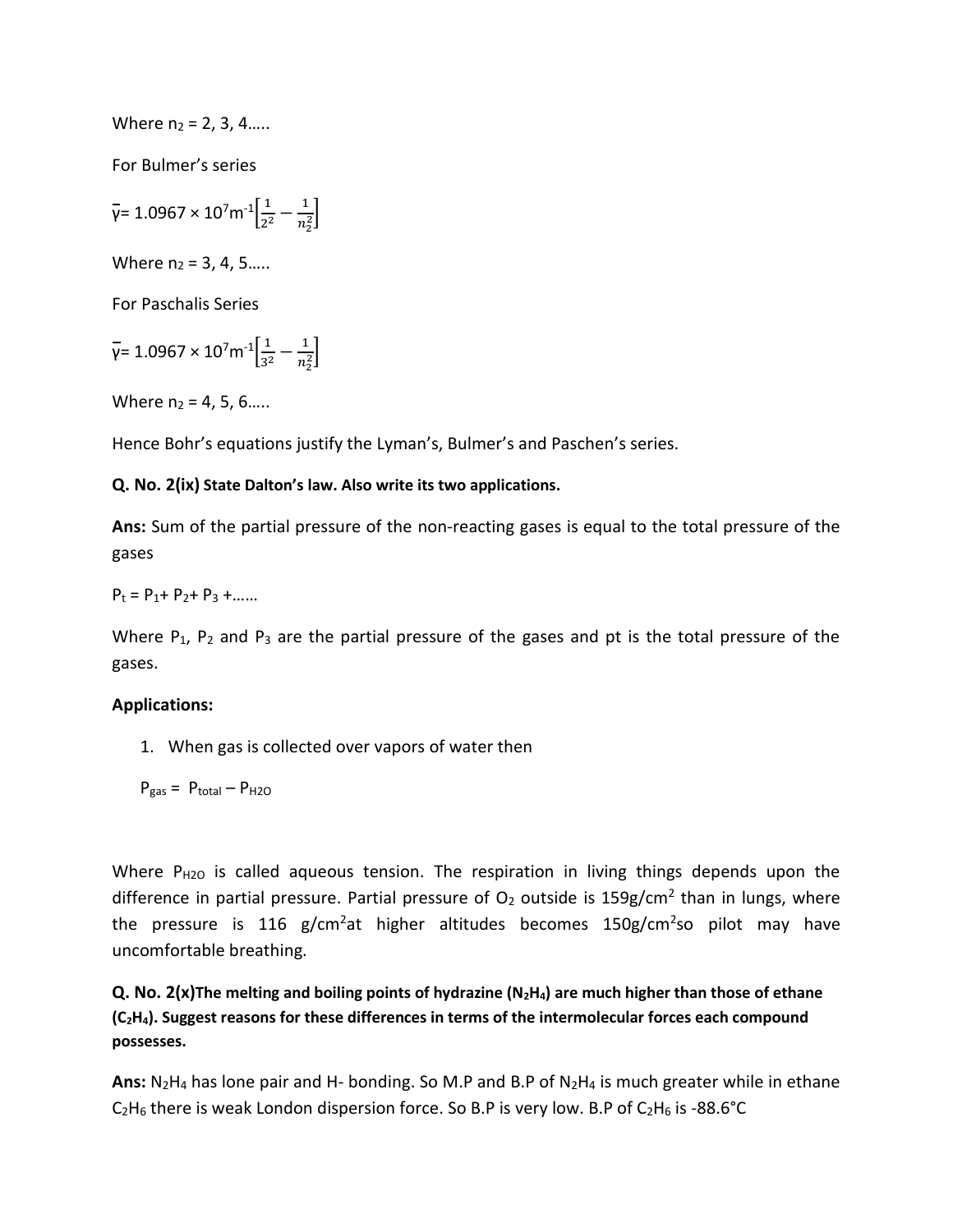

#### **H-bonding**

**Q. No. 2(xi) Consider this graph and explain on the basis of Maxwell Boltzmann curve of kinetic energy why does rate of reaction increase with the increase in temperature.**



**Ans:** Effective collisions bring about the reaction. For a collision to be effective molecules must posses the activation energy and must be properly oriented. At ordinary temperature very few molecules possess this energy of activation. All the molecules of a reactant do not possess the same energy at a particular temperature. Most of them possess average energy. A fraction of molecules has kinetic energy more than the average energy. The number of molecules having at least kinetic energy equal to Ea at temperature T in proportional to the shaded area under the Maxwell Boltzmann curve of kinetic energy. As the temp is increased the area of the shaded region increases and more molecules have kinetic energy greater than Ea. An increase in temp increase the number of reactant molecules that have enough energy for effective collision.

## **Q. No. 2(xii)An aqueous solution of ammonium Chloride is acidic and that of sodium acetate is basic in nature. Give reason with the help of equations.**

 $Ans:NH_4Cl + H-OH \longrightarrow HCl + NH_4OH$ Strong acid weak base

On hydrolysis of NH4Cl, strong acid HCl is produced. Hence ammonium chloride aqueous solutions is acid PH<7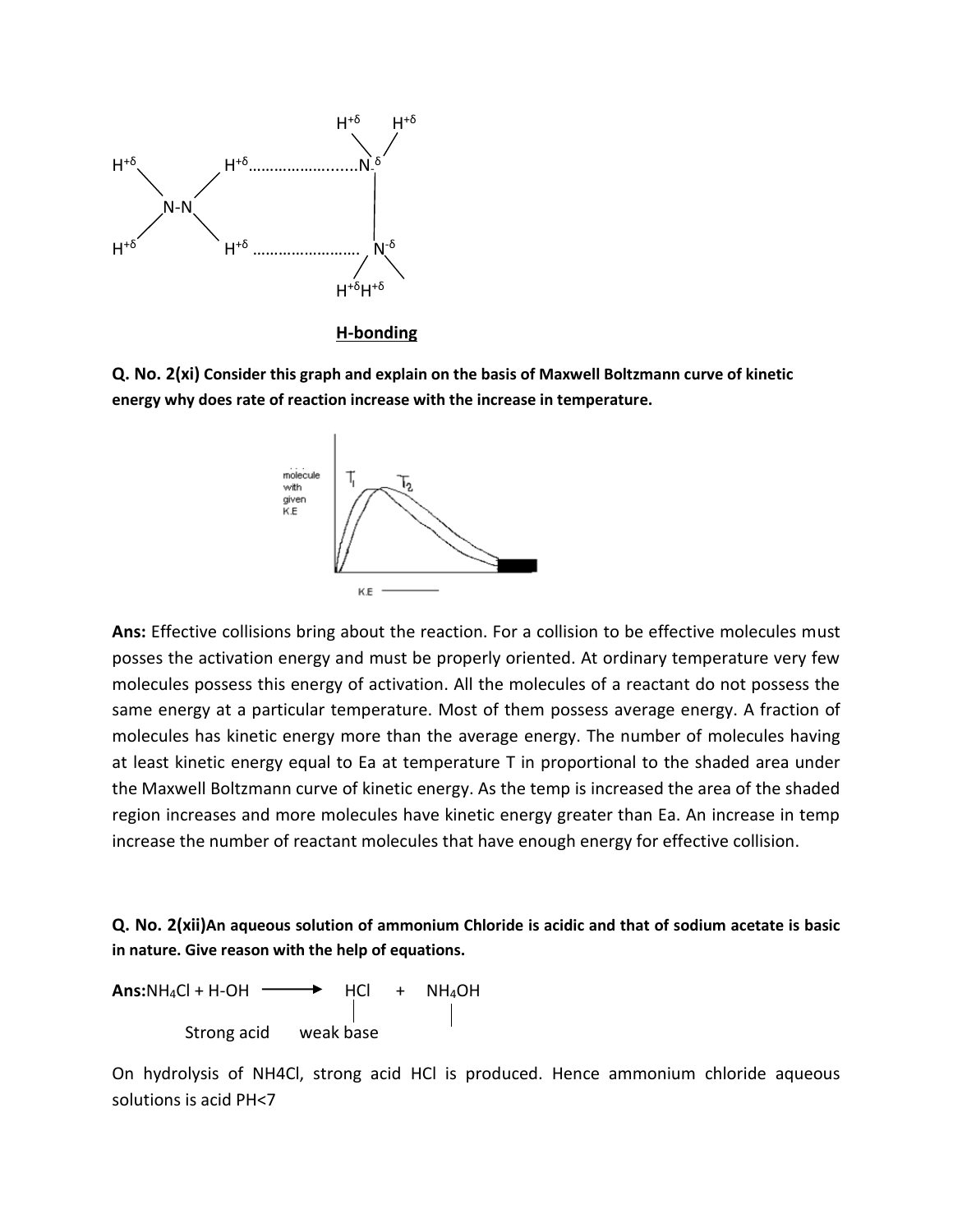$$
CH3COONA + H-OH
$$
\n
$$
\begin{array}{c}\n \begin{array}{ccc}\n & \text{C} & \text{H} \\
\text{C} & \text{H} \\
& \text{C} \\
& \text{C} \\
& \text{C} \\
& \text{C} \\
& \text{C} \\
& \text{D} \\
& \text{C} \\
& \text{D} \\
& \text{D} \\
& \text{D} \\
& \text{D} \\
& \text{D} \\
& \text{D} \\
& \text{D} \\
& \text{D} \\
& \text{D} \\
& \text{D} \\
& \text{D} \\
& \text{D} \\
& \text{D} \\
& \text{D} \\
& \text{D} \\
& \text{D} \\
& \text{D} \\
& \text{D} \\
& \text{D} \\
& \text{D} \\
& \text{D} \\
& \text{D} \\
& \text{D} \\
& \text{D} \\
& \text{D} \\
& \text{D} \\
& \text{D} \\
& \text{D} \\
& \text{D} \\
& \text{D} \\
& \text{D} \\
& \text{D} \\
& \text{D} \\
& \text{D} \\
& \text{D} \\
& \text{D} \\
& \text{D} \\
& \text{D} \\
& \text{D} \\
& \text{D} \\
& \text{D} \\
& \text{D} \\
& \text{D} \\
& \text{D} \\
& \text{D} \\
& \text{D} \\
& \text{D} \\
& \text{D} \\
& \text{D} \\
& \text{D} \\
& \text{D} \\
& \text{D} \\
& \text{D} \\
& \text{D} \\
& \text{D} \\
& \text{D} \\
& \text{D} \\
& \text{D} \\
& \text{D} \\
& \text{D} \\
& \text{D} \\
& \text{D} \\
& \text{D} \\
& \text{D} \\
& \text{D} \\
& \text{D} \\
& \text{D} \\
& \text{D} \\
& \text{D} \\
& \text
$$

On hydrolysis of CH<sub>3</sub>COONa, strong base NaOH is produced. Hence sodium acetate aqueous solution is basic in nature PH>7

**Q. No. 2(xiii)Calculate molarity of aqueous solution of sulfuric acid from the following data.**

| <b>Molar mass</b> | <b>Molarity</b> | Density in $g/Cm3$ |
|-------------------|-----------------|--------------------|
| 98                | 18              | 1.84               |

**Ans:** Molarity = 18 mol/dm<sup>3</sup> = 18 mol/ 1000 $cm^3$ 

Density =  $1.84$  cm<sup>-3</sup>

 $d = \frac{m}{v}$ 

 $m = d \times v$ 

 $m = 1.84 \times 1000$ 

 $m = 1840 g H<sub>2</sub>SO<sub>4</sub>$ 

Mass of  $H_2SO_4 =$  Mole  $\times$  Molar mass

Mass of  $H_2SO_4 = 18 \times 98 = 176$  g  $H_2SO_4$ 

Mass of water =  $1840 - 1764 = 76$  g H<sub>2</sub>O

Molarity =  $\frac{Mole \times 1000}{Mass~of~H20}$ Molarity =  $\frac{18 \times 1000}{76}$ Molarity = 236.84m

**Q. No. 2(xiv)Lattice energies of LiCl and KCl are 833 kJ/mol and 690 kJ/mol, respectively. Discuss why is lattice energy of LiCl greater than KCl?**

Ans: Size of Li<sup>+</sup> is smaller than size of K<sup>+</sup> hence force of attraction between Li<sup>+</sup> and Cl<sup>-1</sup> is much greater as compare to force of attraction between K<sup>+</sup> and Cl<sup>-1</sup>. These force lattice energy of LiCl is Q33kJ/mol while that of KCl is 690kJ/mol

 $LiCl(s)$   $\longrightarrow$   $Li^+ + Q^-(g)$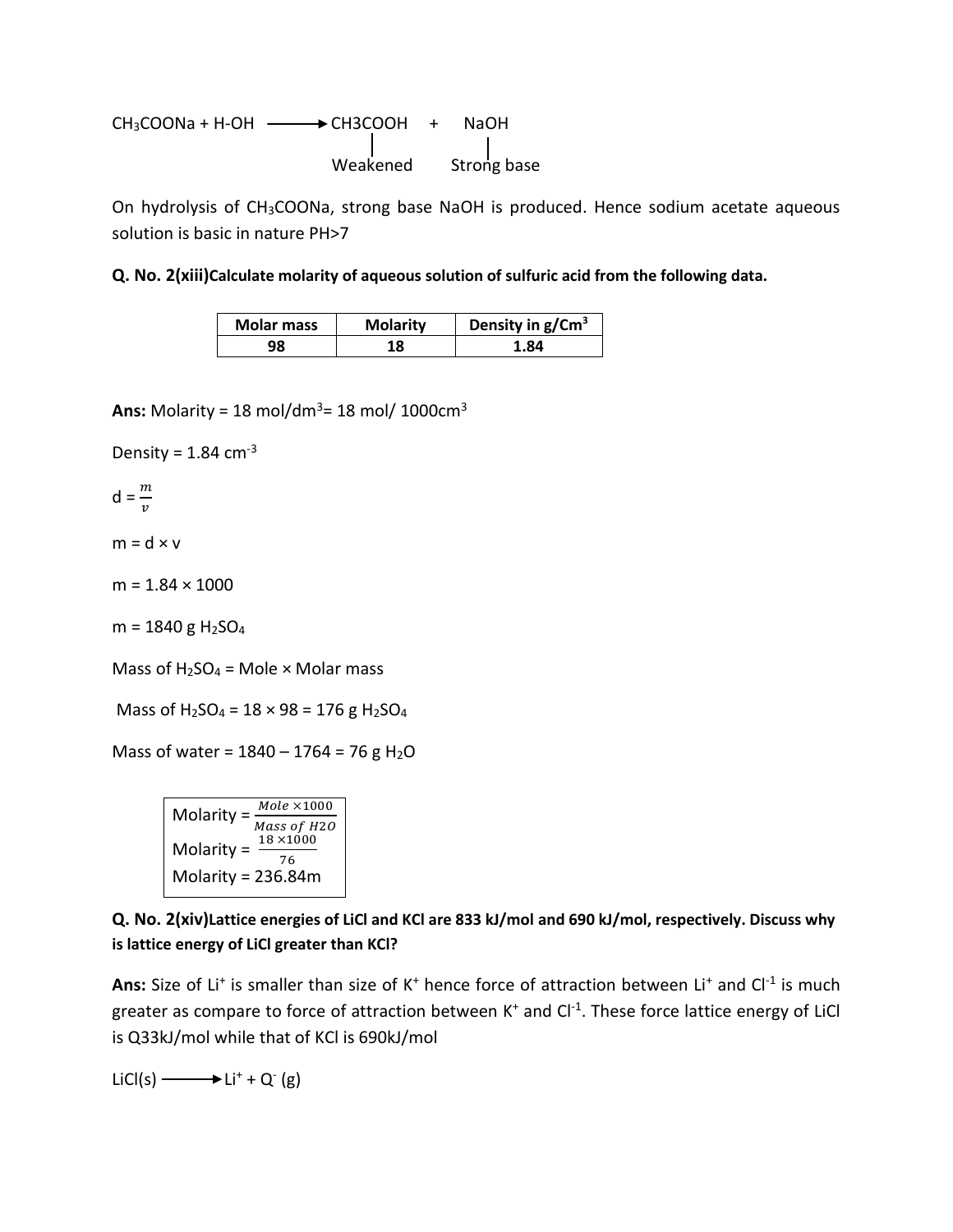$KCl(s) \longrightarrow K^+ + Q^-(g)$ 

Size of Li<sup>+</sup>< size of K<sup>+</sup>

**Q. No. 2(xv)Benzene (C6H6) is an aromatic hydrocarbon which exists as a liquid at room temperature.**

**Using the following standard enthalpy changes:**

**Heat of formation of CO<sup>2</sup> = -393 KJ / mol**

**Heat of formation of H2O = -286 KJ / mol**

Heat of combustion of  $C_6H_6 = -3268$  KJ / mol

**Calculate the enthalpy change of formation of C6H6.**

**Ans:**

 $C_6H_6 + \frac{15}{3}$  $\frac{15}{2}$  O<sub>2</sub> → 6CO<sub>2</sub> + 3H<sub>2</sub>O △H1 = -3268 kJ/mol

For formation reverse the equation

(i)  $6CO_2 + 3H_2O \longrightarrow C_6H_6 + \frac{15}{3}$  $\frac{13}{2}$  O<sub>2</sub> ΔH<sub>1</sub> = +3268 kJ/mol (ii)  $6C + 6O_2 \longrightarrow 6CO_2$   $\Delta H_2 = -393 \times 6$ (iii)  $3H_2 + \frac{3}{2}$  $\frac{3}{2}$  O<sub>2</sub>  $\longrightarrow$  3H<sub>2</sub>O $\Delta$ H<sub>3</sub> = -286 × 3

Adding above equation

$$
6C + 3H_2 \longrightarrow \text{C}H_6
$$

From Hisses Law

 $\Delta H_f = \Delta H_1 + \Delta H_2 + \Delta H_3$ 

 $\Delta H_f$  = +3258 – 2358 – 858

 $\Delta H_f = 52 \text{kJ/mol}$ 

**Q. No. 2(xvi)Consider the Standard electrode potentials**

**Ag<sup>+</sup> /Ag** = **0.7994V, Fe3+ / Fe** = **0.771V**

**Write the half-cell reactions at each electrode. Also write overall reaction**

Ans: E<sub>cell</sub> = E<sub>cahode</sub> - E<sub>anode</sub>

 $E_{cell} = 0.7994 - 0.771$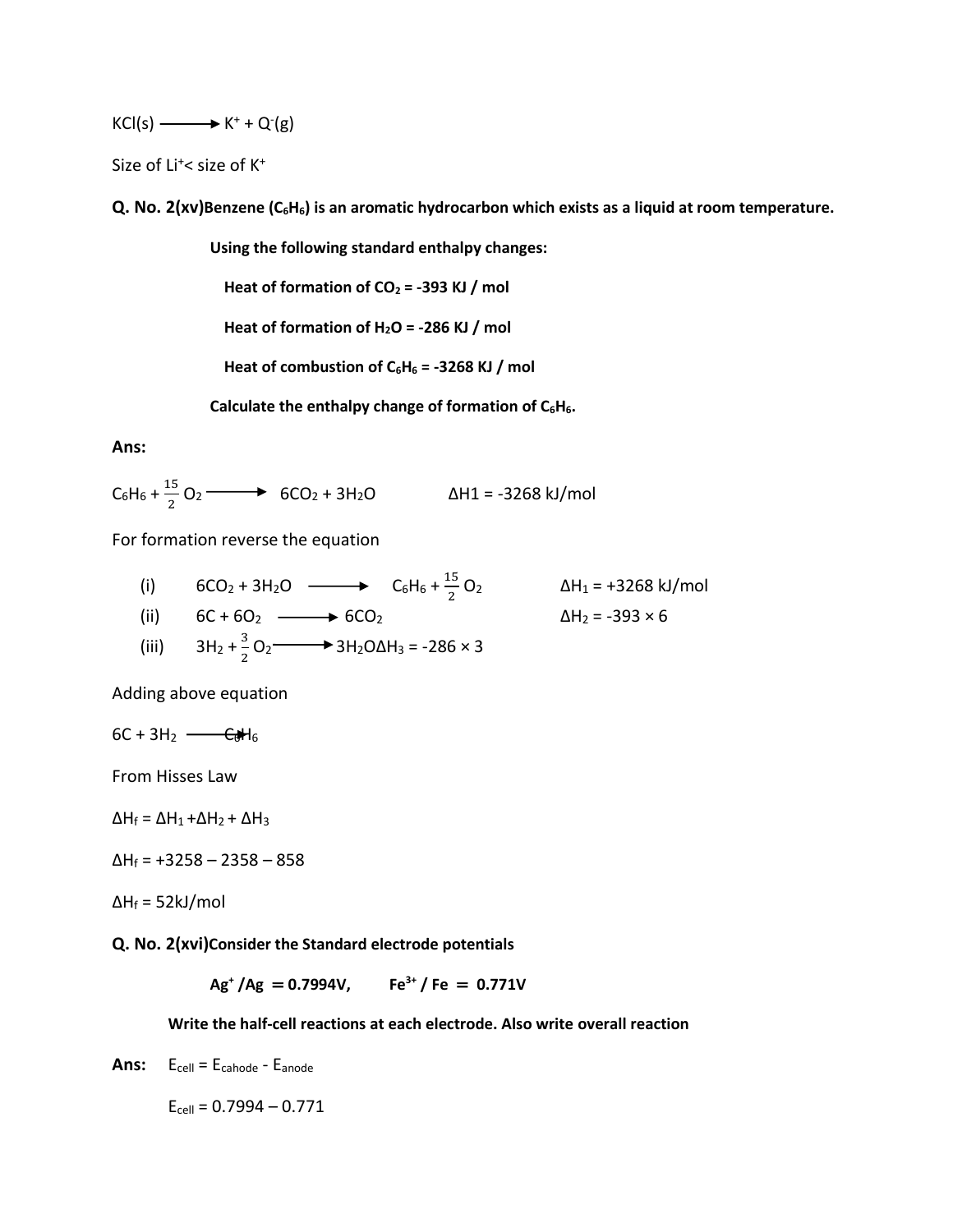$$
E_{cell} = +0.02Q4
$$

## **At cathode Reduction**

 $(Ag^+ + g^0 \longrightarrow Ag) \times 3$ 

**At Anode Oxidation**

Fe  $\longrightarrow$  Fe<sup>+3</sup> + 3 $\neq$ 

 $3Ag^{+}$  + Fe  $\longrightarrow$  3Ag + Fe<sup>+3</sup>

Overall reaction

**Q. No. 2(xvii) Chemical kinetics is concerned with rates of chemical reactions and factors that affects the rates of chemical reactions. Consider the following steps of reactions:**

> **FeCl**<sub>3</sub> (aq) + 2Kl (aq)  $\longrightarrow$  **Fel**<sub>2</sub> (aq) + 2KCl (aq) + Cl <sup>-</sup>(aq) **(aq) (slow)**

**2KI(aq) + 2Cl - (aq) 2KCl(aq) +I2(S) (fast)**

**a.Write the rate expression for the above reaction.**

**b.Give the order of reaction for the above reaction.**

**Ans:**

- a. Rate Law expression Rate = K  $[FeCl<sub>3</sub>][KI]<sup>2</sup>$
- b. Order of reaction =  $1 + 2$

Order of reaction =  $3<sup>rd</sup>$  order reaction

## **Q. No. 2(xviii)What is reverse osmosis? Give its daily life applications.**

**Ans:** If a solution in contact with pure solvent across a semi permeable membrane is subjected to an external pressure equal to osmotic pressure, it stops osmosis. If external pressure is greater than solutions osmotic pressure, it will force solvent to flow from solution to solvent. This process is called reverse osmosis.

## **Daily life application of reverse osmosis:**

Sea water is highly hypertonic to body fluids and this is not drinkable. By reverse osmosis it is subjected to desalination i.e remove large amounts dissolve salts from sea water. The sea water is pumped under high pressure 20 atm through the semi permeable membrane, which allow water molecules to pass and stop ions.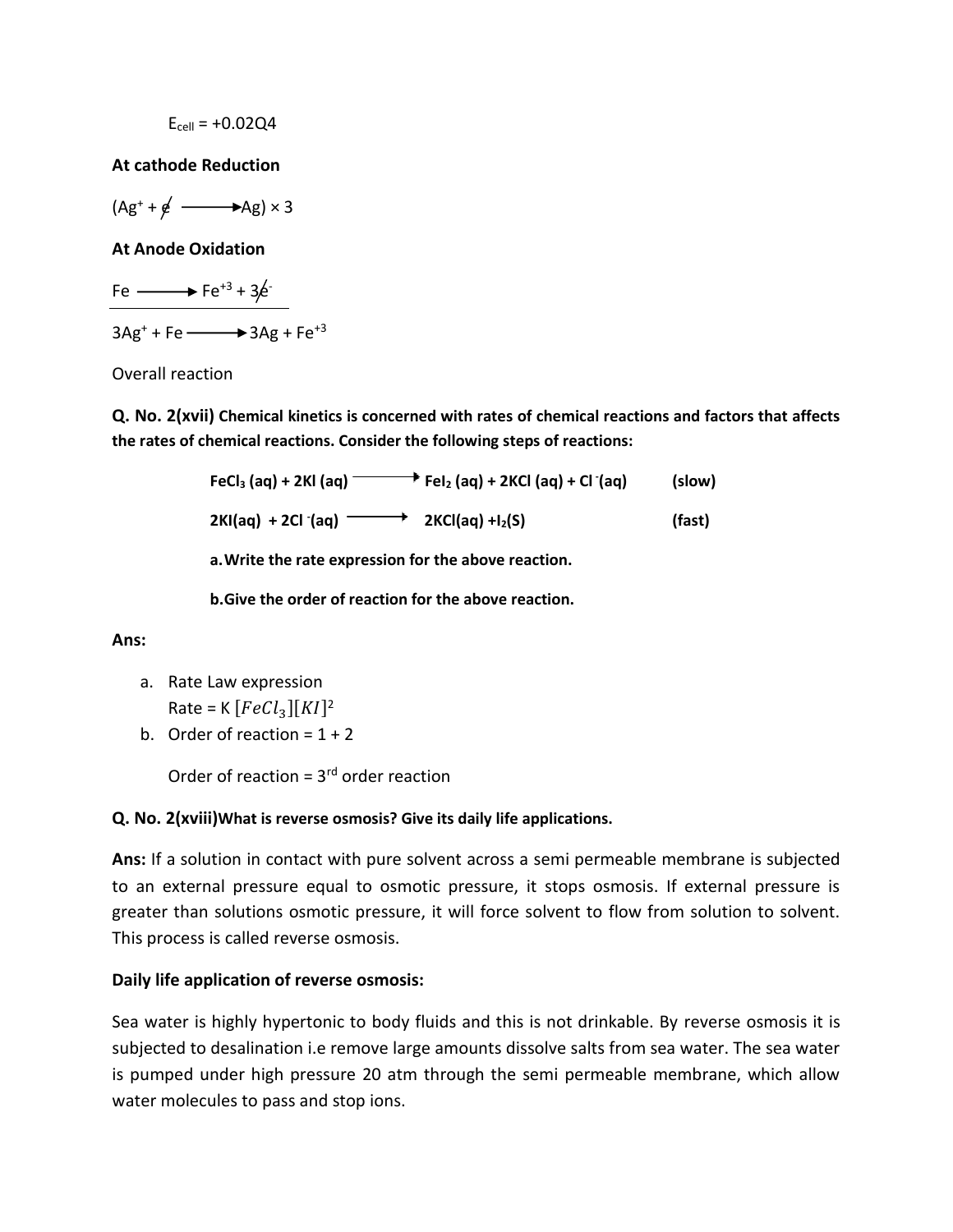**Q. No. 2(xix)How to calculate the molecular mass of the solute by using ∆P/P<sup>0</sup>**= **X2?**

**Ans:** From Roult's Law

$$
\frac{\Delta P}{P^{\circ}} = X_2 \longrightarrow Eq (1)
$$
  
Since  $X_2 = \frac{n_2}{n_1 + n_2}$ 

Where  $n_2$  is the mole of solute. Neglect the  $n_2$  from denominator for dilute solution.

$$
X_2 = \frac{n_2}{n_1}
$$

$$
n_1 = \frac{W_1}{M_1}
$$

$$
n_2 = \frac{W_2}{M_2}
$$

Put in above equation

$$
\mathsf{X}_2 = \frac{w_2}{M_2} \times \frac{M_1}{W_1}
$$

Put in eq 1

$$
\frac{\Delta P}{P^{\circ}} = \frac{W_2 \times M_1}{M_2 \times W_1}
$$

$$
M_2 = \frac{P^{\circ}}{\Delta P} \times \frac{W_2 M_1}{W_1}
$$

## **Q. No. 2(xx)How to calculate standard electrode potential? Explain briefly.**

**Ans:** Standard hydrogen electrode is used to know the electrode potential. It is made up of platinum wire, which is sealed in glass tube. It is dipped in 1MHCl solution. H<sub>2</sub> gas is introduced from the top. Oxidation as well as reduction potential of hydrogen is zero. So voltmeter shows the electrode potential of the required element.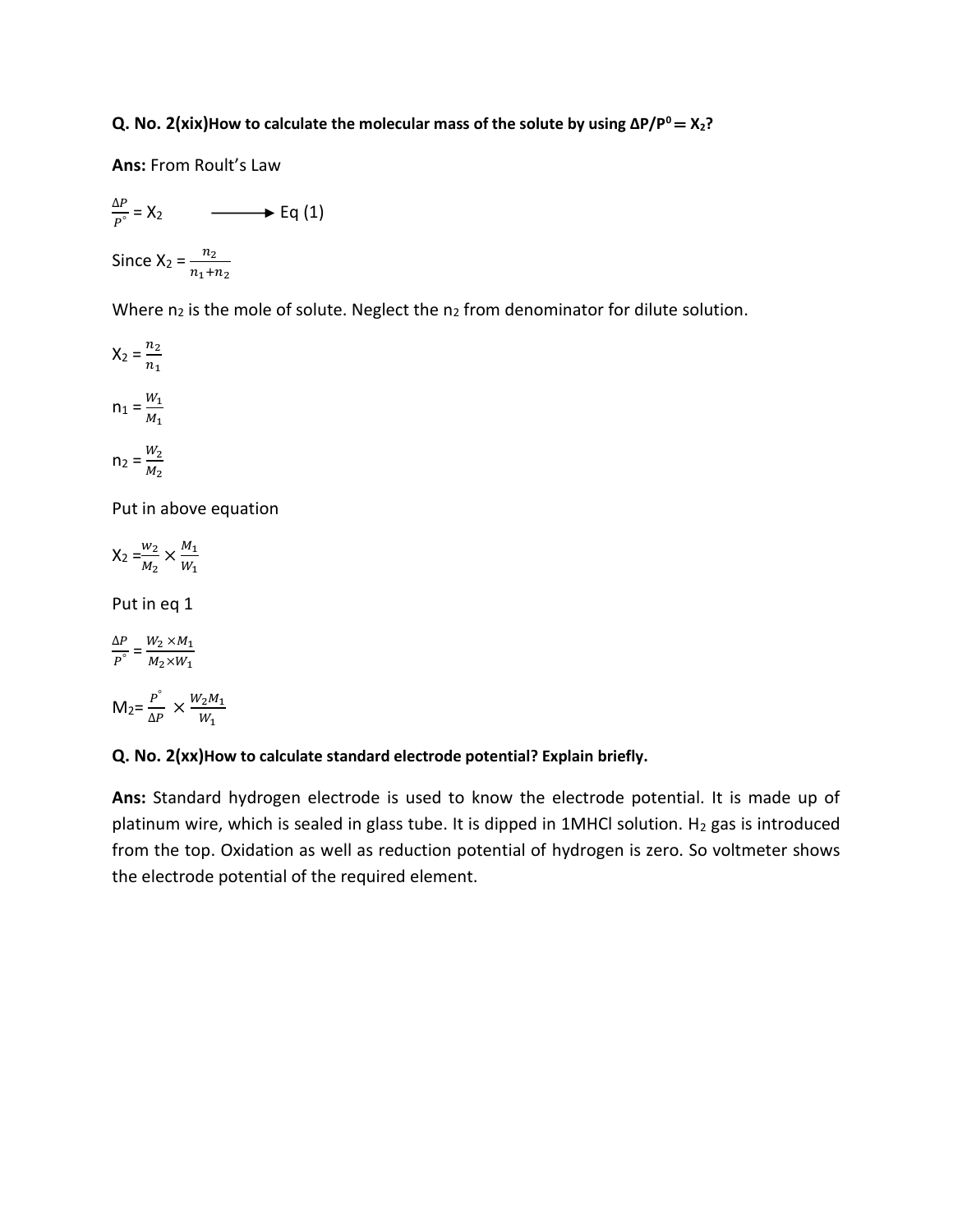

$$
Zn + 2H^+ \xrightarrow{\longrightarrow} Zn^{+2} + H_2
$$
 E<sup>o</sup><sub>cell</sub> = 0.76V

 $E^{\circ}$ <sub>cell</sub> =  $E^{\circ}$ <sub>oxi</sub>+  $E^{\circ}$ <sub>Red</sub> from voltmeter

 $0.76V = E^{\circ}_{\text{oxi}} + 0.00$ 

 $E^{\circ}$ <sub>oxi</sub>= 0.76V

**Q. No. 3 (a)Derive the equation for the radius of nth orbit of hydrogen atom using Bohr's model.**

**Ans:** Electrons revolve around the nucleus in circular path. So centrifugal force is given by

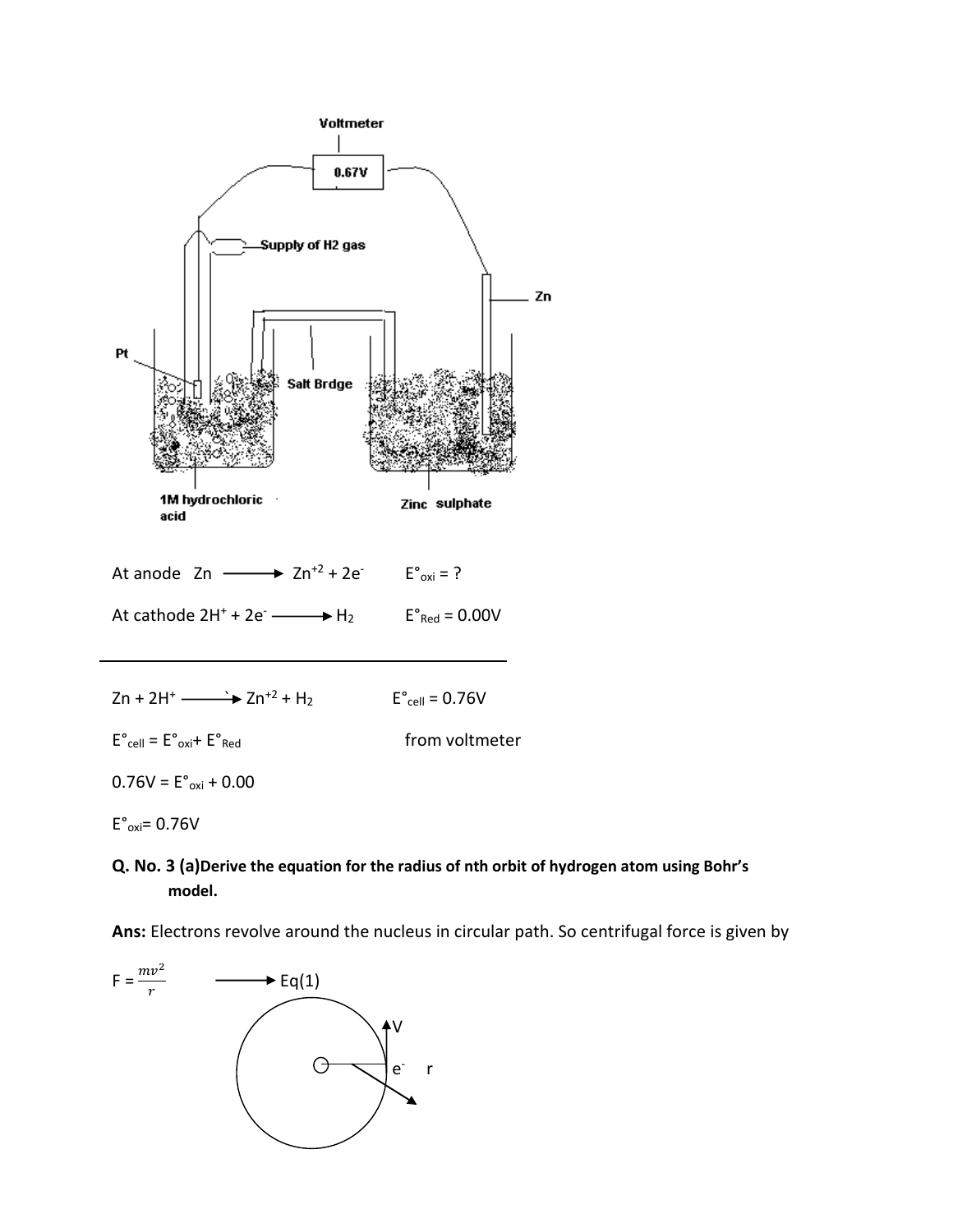Coulomb's force of attraction between electron and proton in given by

$$
\mathsf{F} = \frac{Kq_1q_2}{r^2}
$$

Where r<sub>1</sub>= ze and  $q_2 = e^T$  K =  $\frac{1}{4\pi\epsilon_0}$ 

€° is the primitivity constant of the vacuum

$$
\varepsilon = 8.85 \times 14^{-12} \, C^2 \, N^{-1} \, m^{-2}
$$

Put in above eq

$$
F = \frac{Zee}{4\pi\epsilon \cdot r^2}
$$
  
\n
$$
F = \frac{Ze^2}{4\pi\epsilon \cdot r^2} \longrightarrow Eq(2)
$$

Where Z is the atomic number

These two forces are equal. So by comparing  $Eq(1)$  and  $Eq(2)$ 

$$
\frac{mv^2}{r} = \frac{Ze^2}{4\pi\epsilon_0 r^2}
$$
  

$$
V^2 = \frac{Ze^2}{4\pi\epsilon_0 rm} \qquad \qquad \epsilon q(3)
$$

From Bohr's postulate angular momentum is given by

$$
mvr = \frac{nh}{2\pi}
$$

Where n is the principal quantum number

 $n = 1, 2, 3...$ 

Shell K L M

h = plank's constant

$$
h = 6.625 \times 10^{-34}
$$

m is the mass of electron

v is the velocity of electron

r is the radius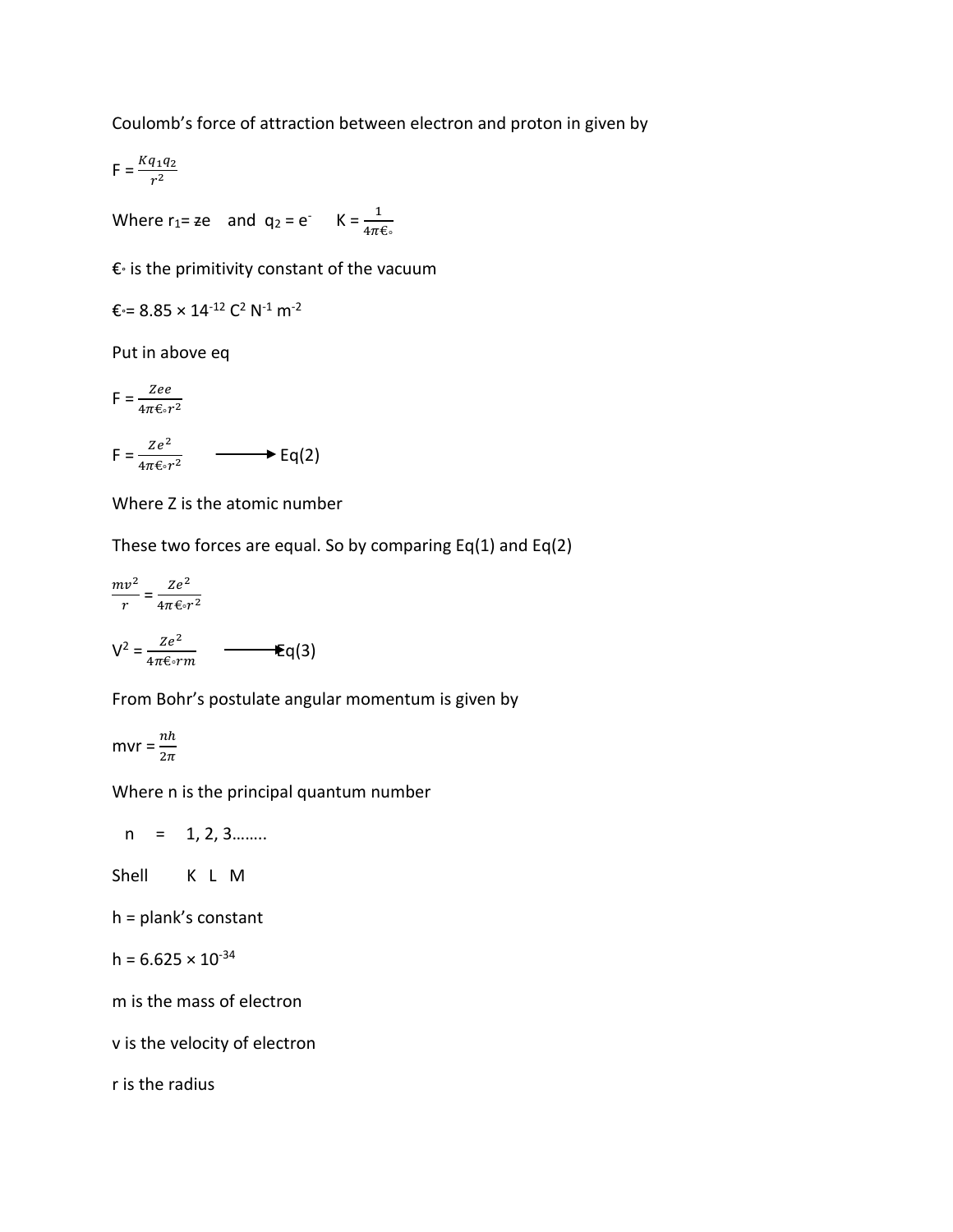$$
V = \frac{nh}{2\pi mr}
$$

Squaring both sides

$$
v^2 = \frac{n^2h^2}{4\pi^2m^2r^2} \qquad \longrightarrow \text{Eq}(4)
$$

By comparing Eq(3) and Eq(4)

$$
\frac{Ze^2}{4\pi \epsilon_0 r m} = \frac{n^2 h^2}{4\pi^2 m^2 r^2}
$$
  
\n
$$
\frac{Ze^2}{\epsilon_0} = \frac{n^2 h^2}{\pi m r}
$$
  
\n
$$
r = \frac{n^2 h^2 \epsilon_0}{\pi m \epsilon^2}
$$
  
\n
$$
r = \frac{h^2 \epsilon_0}{\pi m \epsilon^2} \times \frac{n^2}{\epsilon}
$$
  
\nLet  $a^{\circ} = \frac{h^2 \epsilon_0}{\pi m e^2}$   
\n
$$
a^{\circ} = \frac{(6.625 \times 10^{-34})^2 (8.85 \times 10^{-12})}{3.14 \times 9.1 \times 10^{-31} \times (1.6 \times 10^{-19})^2}
$$
  
\n
$$
a^{\circ} = 0.529 \times 10^{-10}
$$
  
\n
$$
a^{\circ} = 0.529 A^{\circ}
$$
  
\nPut in Eq(5)  
\n
$$
r = a^{\circ} \times \frac{n^2}{a}
$$
  
\nFor hydrogen z = 1

r= 0.529 A $^{\circ}$   $\times n^{2}$ 

**(b)Ammonia Solvay process is used to manufacture sodium carbonate. During this process ammonia is recovered by the following reaction.**

 $2NH_4Cl + Ca(OH)_2$   $\longrightarrow$   $CaCl_2 + 2H_2O + 2NH_3$ 

**When 100 g of ammonium chloride and 150 g calcium hydroxide are used then** 

**(At. Mass N=14 H=1 Cl= 35.5 Ca=40)**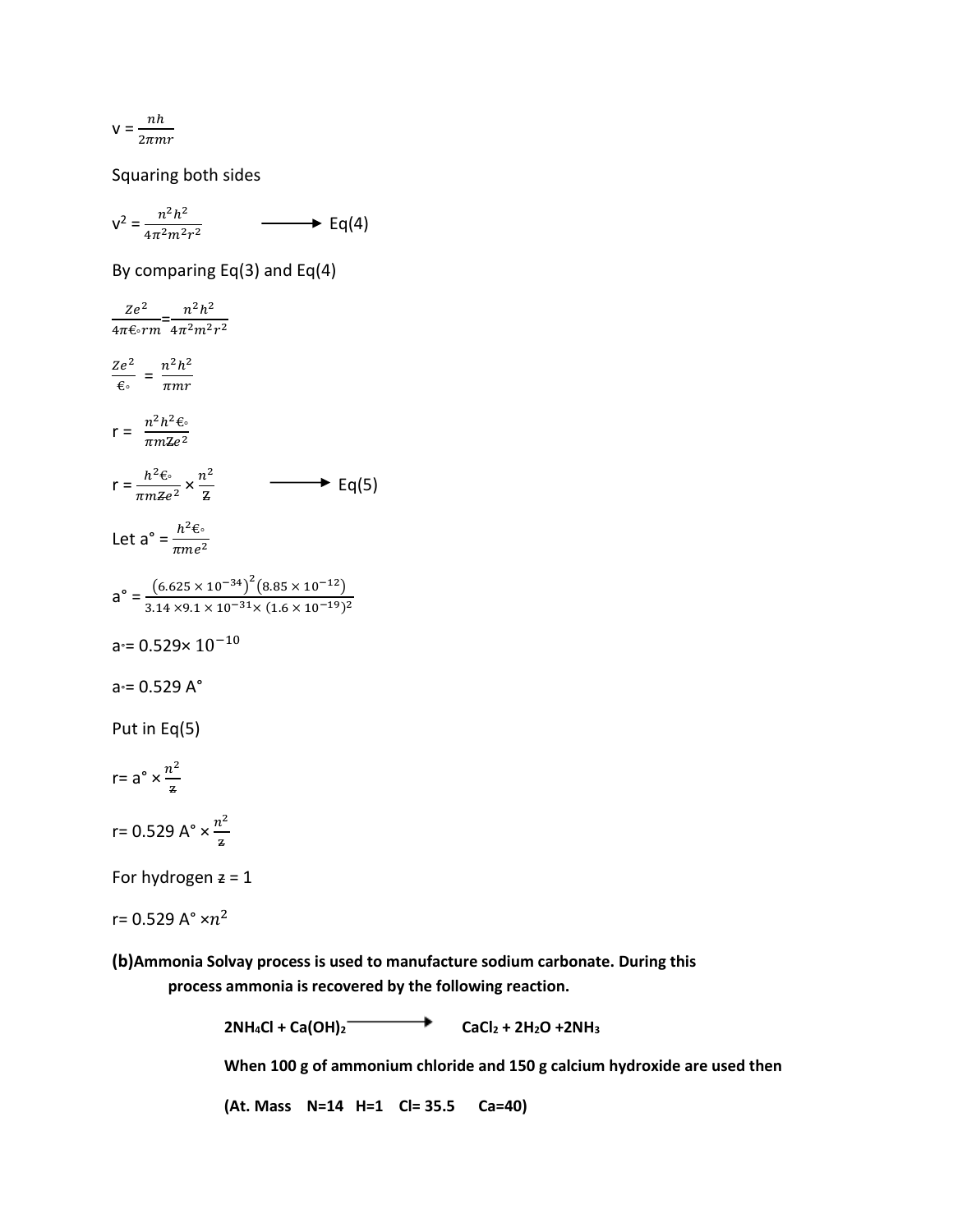- **i. Calculate the mass in kg of ammonia produce during chemical reaction.**
- **ii. Calculate the excess mass in gram of one of the reactant left unreacted.**

**Ans:**

| Mass of NH <sub>4</sub> Cl = 100g                                            | Mass of Ca(OH) <sub>2</sub> = 150g                             |                                                            |
|------------------------------------------------------------------------------|----------------------------------------------------------------|------------------------------------------------------------|
| Molar mass of NH <sub>4</sub> Cl = 14+1×4+35.5                               | Molar mass of Ca(OH) <sub>2</sub> = 40+16×2+1×2                |                                                            |
| Molar mass of NH <sub>4</sub> Cl = $\frac{Mass \text{ in gram}}{Molar mass}$ | Molar mass of Ca(OH) <sub>2</sub> = 74 g/mol                   |                                                            |
| Molar of NH <sub>4</sub> Cl = $\frac{100}{53.5}$                             | Molar of Ca(OH) <sub>2</sub> = $\frac{150}{Molar mass}$        |                                                            |
| Molar of NH <sub>4</sub> Cl = 1.87 mole of NH <sub>4</sub> Cl                | Molar of Ca(OH) <sub>2</sub> = $\frac{150}{74}$                |                                                            |
| From equation                                                                | 7moles of NH <sub>4</sub> Cl = 2 moles of NH <sub>3</sub>      | 1 mole of Ca(OH) <sub>2</sub> = 2 moles of NH <sub>3</sub> |
| 1.87 moles of NH <sub>4</sub> Cl = x                                         | 2.03 moles of Ca(OH) <sub>2</sub> = 2 moles of NH <sub>3</sub> |                                                            |
| 1.87 moles of NH <sub>4</sub> Cl = x                                         | 2.03 moles of Ca(OH) <sub>2</sub> = x                          |                                                            |
| = $\frac{2}{2}$ × 1.87                                                       | 1.87 moles of NH <sub>3</sub>                                  | 1.8 = 4.06 moles of NH <sub>3</sub>                        |

Since NH4Cl produces the least amount of NH3. So NH4Cl is the limiting reactant.

Mass of  $NH_3$  = mole  $\times$  molar mass of NH<sub>3</sub>

Mass of  $NH_3 = 1.87 \times 17$ 

Mass of  $NH_3 = 31.97$  g NH<sub>3</sub>

Mass of NH<sub>3</sub> =  $\frac{31.97}{1000}$ 1000

Mass of  $NH_3 = 0.03197$  Kg of  $NH_3$ 

(ii) From equation

2 moles of  $NH_4Cl = 1$  mole of  $Ca(OH)_2$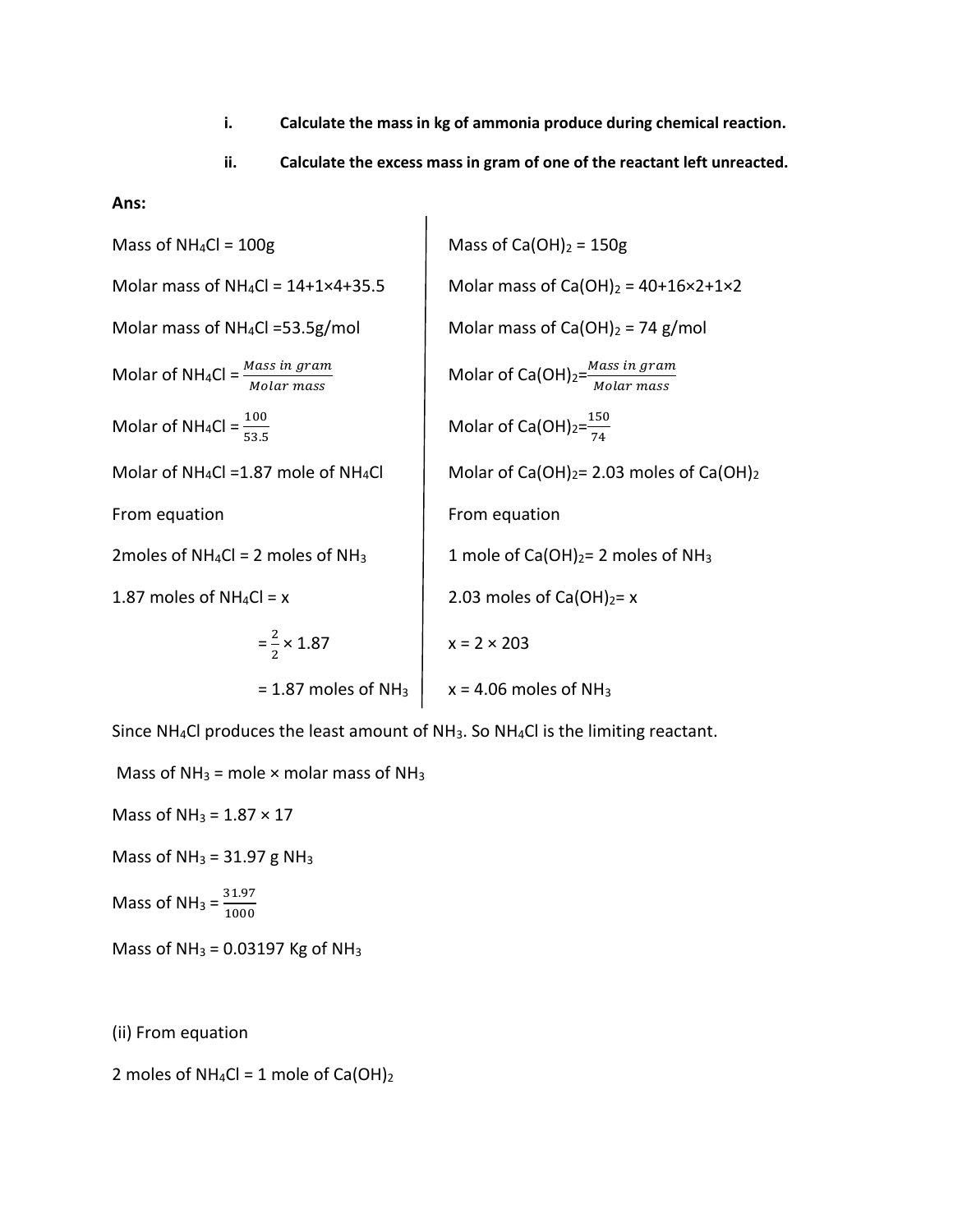1.87 moles of  $NH_4Cl = x$ 

$$
x = \frac{1.87 \times 1}{2}
$$

 $x = 0.935$  moles of Ca(OH)<sub>2</sub>used

 $Ca(OH)<sub>2</sub>$ left = 2.03 – 0.935

 $Ca(OH)_2 = 1.095$  moles of  $Ca(OH)_2$ left

Mass of  $Ca(OH)_2$  left = mole  $\times$  molar mass

Mass of Ca(OH)<sub>2</sub>left =  $1.095 \times 74$ 

Mass of Ca(OH)<sub>2</sub>left =  $Q1.03$  g Ca(OH)<sub>2</sub>left

**Q. No. 4Consider the following reaction:**

 $N_2 + 3 H_2 \xrightarrow{\longleftarrow} 2NH_3$ 

**(a) Derive expression of Kc for the above reaction and calculate equilibrium concentration of N2. The equilibrium concentration of H<sup>2</sup> and NH<sup>3</sup> are 1.0 moldm<sup>3</sup> and 0.5 moldm-3 respectively. Kc of above reaction at 25**℃ **is 1.85** ×**10<sup>3</sup> .**

**Ans:**

$$
N_2 + 3H_2 \quad \underbrace{\longrightarrow} \quad NH_3
$$

At  $t = 0$ 

a/v mol/dm $^3$  b/v mol/dm $^3$ 

$$
\frac{a-x}{v}\frac{b-3x}{v}\frac{2x}{v}
$$

K<sup>c</sup> is written as

$$
\mathsf{K}_{\mathsf{c}} = \frac{[NH_3]^2}{[N_2][H_2]^3}
$$

By putting respective values.

$$
K_{c} = \frac{\left[\frac{2x}{v}\right]^{2}}{\left[\frac{a-x}{v}\right]\left[\frac{b-x}{v}\right]^{3}}
$$

$$
K_{c} = \frac{4x^{2}}{(a-x)\frac{(b-3x)^{3}}{v^{4}}}
$$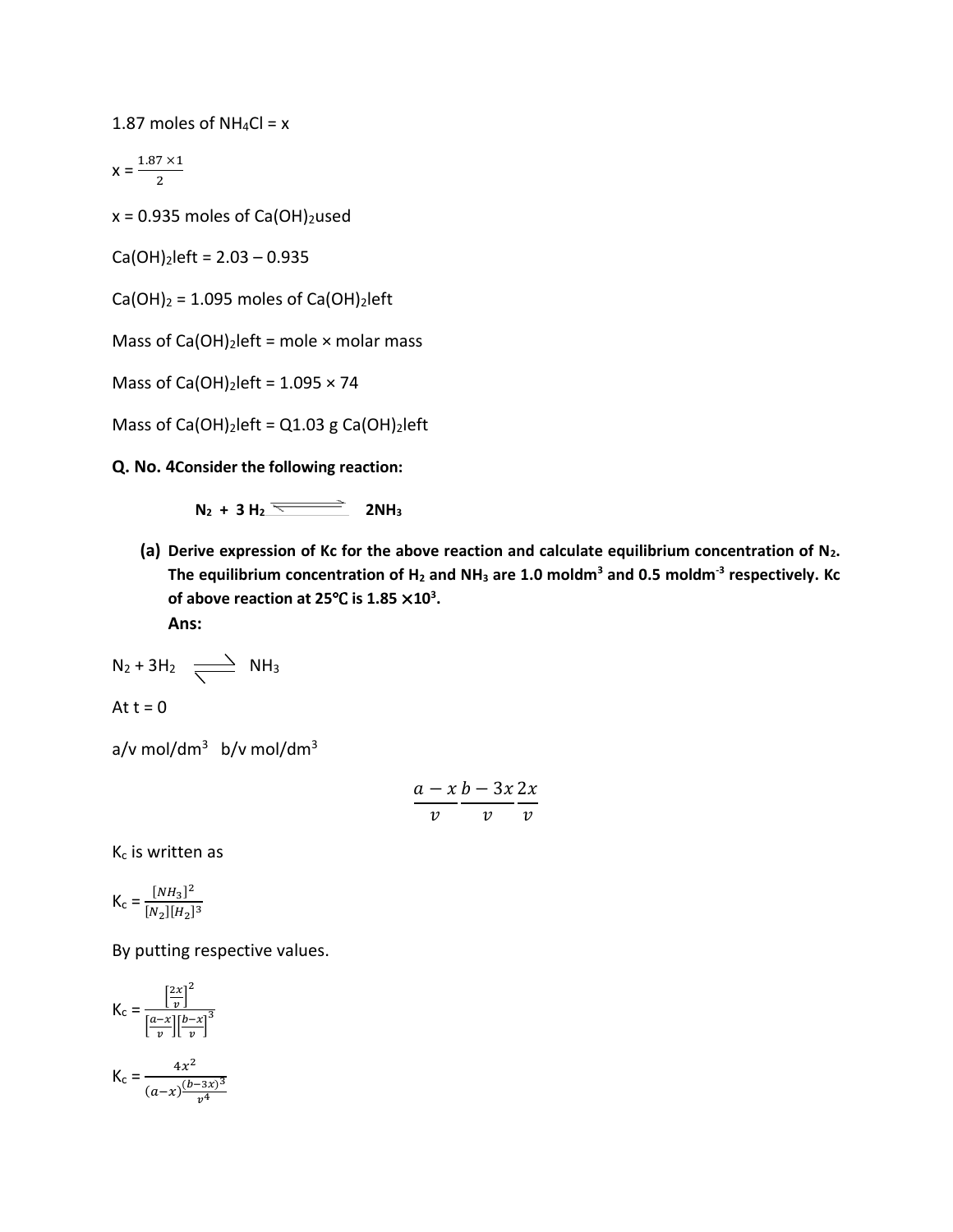$$
K_{c} = \frac{4x^{2}v^{2}}{(a-x)(b-3x)^{3}}
$$

 $K_c = 1.85 \times 10^3$  V = 1dm<sup>3</sup>

Equilibrium concentration

 $[H_2] = 1.0$  mole/dm<sup>3</sup>

 $[NH_3]$ = 0.5 mole/dm<sup>3</sup>

 $[NH<sub>3</sub>]$ = 2x = 0.5

$$
x = \frac{0.5}{2}
$$

 $x = 0.25$  mole/dm<sup>3</sup>

 $[N_2]$  = a-x

$$
K_{c} = \frac{4x^{2}v^{2}}{(a-x)(b-3x)^{3}}
$$
  
1.85 × 10<sup>3</sup>=  $\frac{4(0.25)^{2} \times 1}{(a-x) \times (1)^{3}}$   
(a - x) = [N<sub>2</sub>] =  $\frac{4(0.25)^{2}}{1.85 \times 10^{3}}$   
[N<sub>2</sub>] = 1.35 × 10<sup>-4</sup> mole/dm<sup>3</sup>

Equilibrium concentration of N<sup>2</sup>

## **Q. No. 4 (b)Balance the following chemical equation in an acidic medium**

$$
Cr^{3+} + BiO_3^{1-} \longrightarrow Cr_2O_7^{2-} + Bi^{3+}
$$

**Ans:**

$$
Cr^{+3} + BiO_3^{-1} - Cr_2O_7^{2} + BC^{3+}
$$

**Step 1** write Oxidation number

$$
\text{Cr}^{+3} + \text{[Bi}^{+5}O_3^{-2 \times 3}\text{]}^{-1} \longrightarrow \text{[Cr}_2^{+6 \times 2}O_7^{-2 \times 7}\text{]}^{2-} + \text{BiC}^{3+}
$$

Steps 2 write half oxidation reaction. Balance e<sup>-</sup>

 $2Cr^{+3} \longrightarrow [Cr_2^{+6\times2}O_7^{-2\times7}]^{2-} + 6e^{-}$ 

**Step 3** Balance oxygen by adding 7H<sub>2</sub>0 on LHS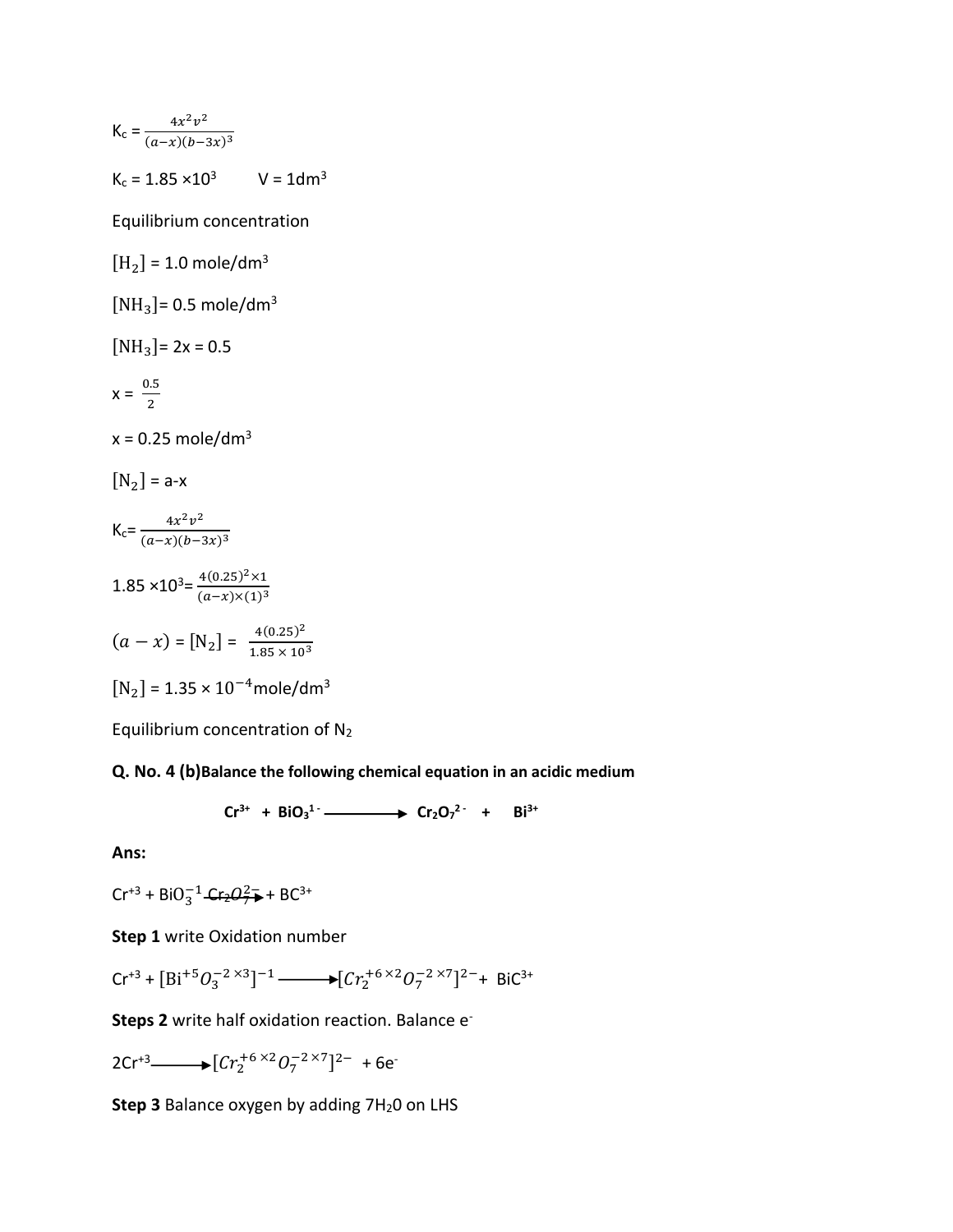$2Cr^{+3} + 7H_2O \longrightarrow 2Cr_2O_7^{2-} + 6e^- + 14H^+Eq(1)$ 

**Steps 4** write half reduction reaction. Balance the e-

 $[Bi^{+5}O_3^{-2\times3}]^{-1}$  + 2e<sup>-</sup> Bi<sup>3+</sup>

**Step 5**Balance oxygen by adding 3H<sub>2</sub>0 on RHS

 $BiO_3^{-1}$  + 3e<sup>+</sup> 6H<sup>+</sup>  $\longrightarrow$  Bi<sup>3+</sup>+3H<sub>2</sub>O**Eq(2)** 

**Step 6** Balance the electrons by Xing Eq(2) by '2' and then add in Eq (1)

$$
2Cr^{+3} + 7H_2O \longrightarrow Cr_2O_7^{2-} + 6e^- + 14H^+
$$

 $2BiO<sub>3</sub><sup>-1</sup> + 6e + 12H<sup>+</sup>$   $\longrightarrow$   $2Bi<sup>3+</sup> + 6H<sub>2</sub>O$ 

$$
2Cr^{+3} + 7H_2O + 2BiO_3^{-1} \longrightarrow Cr_2O_7^{2-} + 14H^+ + 2Bi^{3+}
$$

Balanced equation.

**Q. No. 5 (a)Phosgene (COCl2) is a toxic gas. This gas is prepared by the reaction of carbon monoxide with chlorine.** 

**CO (g) + Cl<sup>2</sup> (g) COCl<sup>2</sup> (g)**

**The following data were obtained for kinetic study of this reaction.**

| <b>Experiment</b> | Initial [CO] | Initial [Cl2] | Initial rate (moles $dm^{-3} s^{-1}$ ) |
|-------------------|--------------|---------------|----------------------------------------|
|                   | 1.000        | 0.100         | $1.29\times10^{-29}$                   |
|                   | 0.100        | 0.100         | $1.30\times10^{-30}$                   |
|                   | 0.100        | 1.000         | $1.30\times10^{-30}$                   |

**Use the data in the table to deduce the order of the reaction with respect to CO and Cl2.Hence write a rate law/equation for this reaction.**

**Ans:**

| Exp | Initial conc<br>$[{\rm CO}]$ | Initial con<br>$\lceil\mathit{Cl}_2\rceil$ | Initial rate           |
|-----|------------------------------|--------------------------------------------|------------------------|
|     | 1.0                          |                                            | $1.29 \times 10^{-29}$ |
|     |                              |                                            | $1.30 \times 10^{-30}$ |
|     |                              |                                            | $1.31 \times 10^{-30}$ |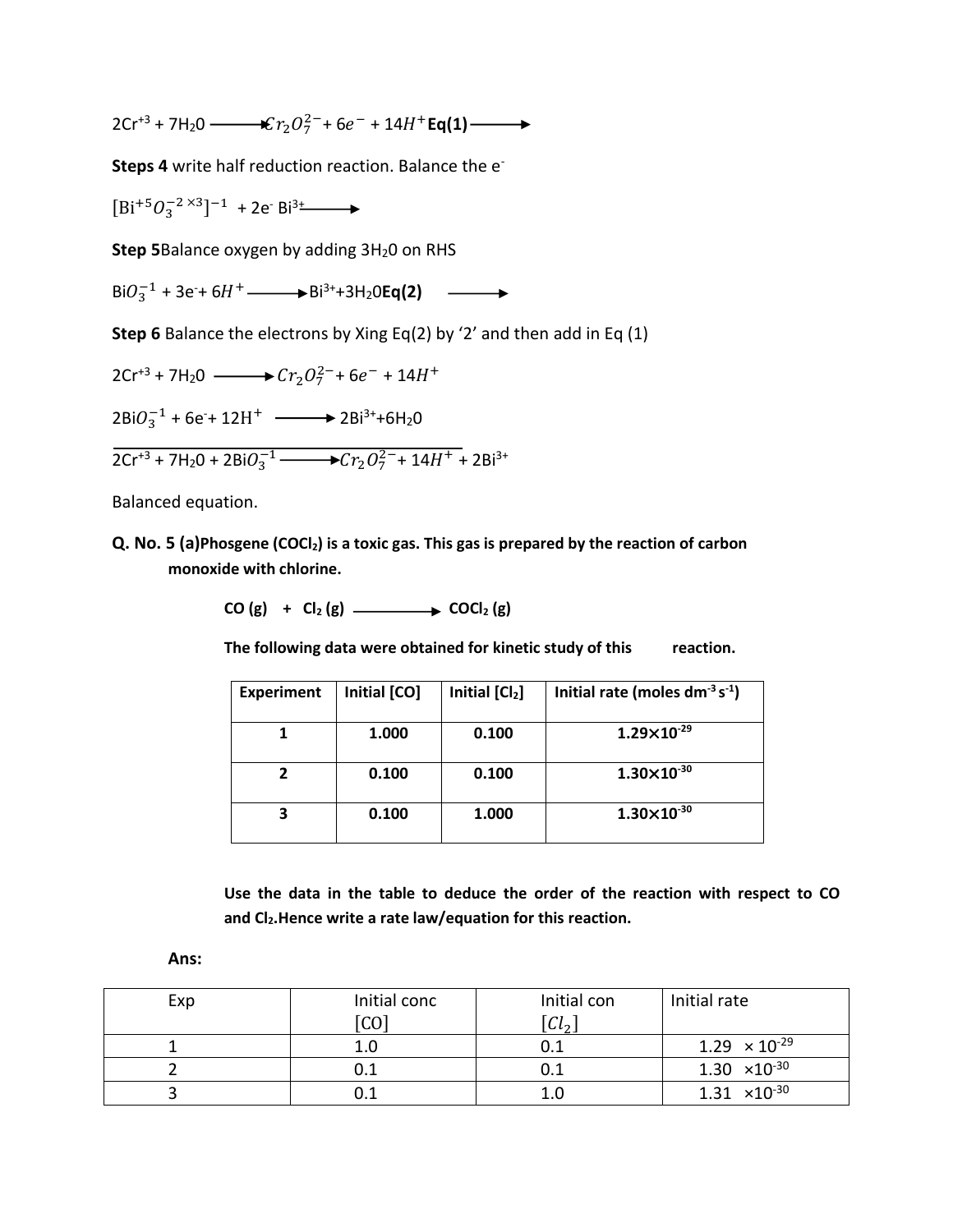| In experiment 1 and conc of $Cl2$ is constant and conc of CO vary. Ratio of conc is |
|-------------------------------------------------------------------------------------|
| Exp. 1 : Exp. 2                                                                     |
| 0.1<br>1.0                                                                          |
| 0.1 0.1                                                                             |
| 10:1                                                                                |
| Ratio of rate of reaction is exp 1 and 2                                            |
| $Exp. 1$ : $Exp. 2$                                                                 |
| $1.29 \times 10^{-29}$ $1.30 \times 10^{-30}$                                       |
| $1.30\times10^{-30}$ $1.30\times10^{-30}$                                           |
| 10:1                                                                                |
| Hence it is 1 <sup>st</sup> order W.r.t $[CO]$                                      |
| Rate = $K [CO]^1$                                                                   |
| 1 <sup>st</sup> order W.r.t CO                                                      |
| Conc of CO in experiment 2 and 3 is constant but conc of $Cl_2$ vary. Conc ratio is |
| Exp. 2 : Exp. 3                                                                     |
| 0.1<br>1.0                                                                          |
| 0.1 0.1                                                                             |
| 1:10                                                                                |
| Rate ratio of Exp 2 and 3                                                           |
| Exp.2<br>Exp. 3                                                                     |
| $1.3 \times 10^{-30}$<br>$1.3 \times 10^{-30}$                                      |
| $1.3 \times 10^{30}$<br>$1.3 \times 10^{-30}$                                       |
| 1:1                                                                                 |

As the conc is increased to 10 times but rate is constant. So  $Cl_2$  is zero order W.r.t  $Cl_2$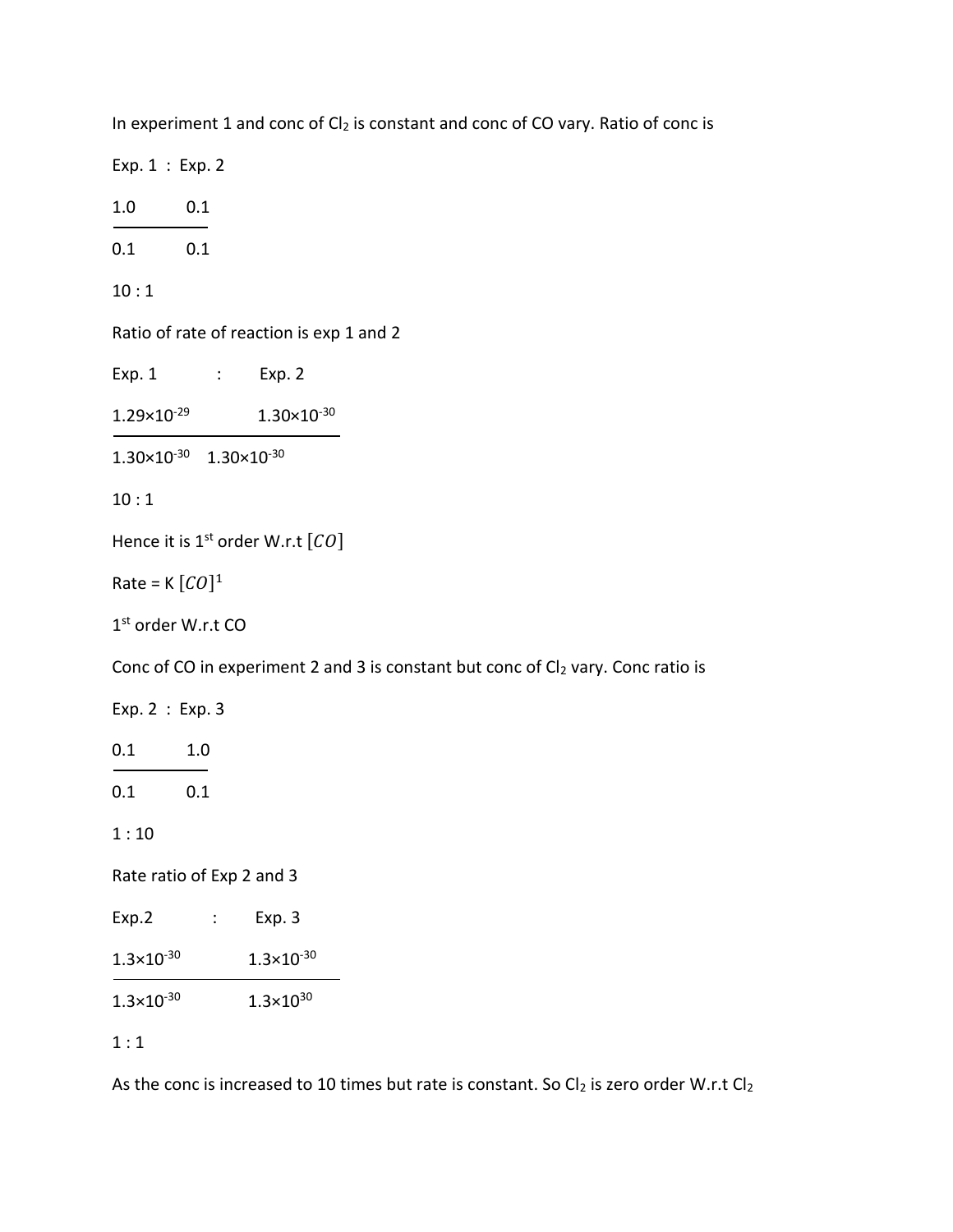Rate =  $K[Cl_2]^0$ 

Zero order of reaction W.r.t Cl<sub>2</sub>

Overall rate Law

Rate = K[ $CO$ ]<sup>1</sup>[ $Cl<sub>2</sub>$ ]<sup>0</sup>

Overall order of reaction =  $1 + 0$ 

Overall order of reaction =  $1<sup>st</sup>$  order

**(B)Show the diamagnetic/paramagnetic nature of O2, O<sup>2</sup> 2+ and O<sup>2</sup> 2- with the help of molecular orbital theory.**

**Ans:**

 $O<sub>2</sub>$ 

 $_8$ O  $_1$   $_2$ <sup>2</sup>,  $_2$ <sub>2</sub> $_2$ <sup>4</sup> Valence Shell